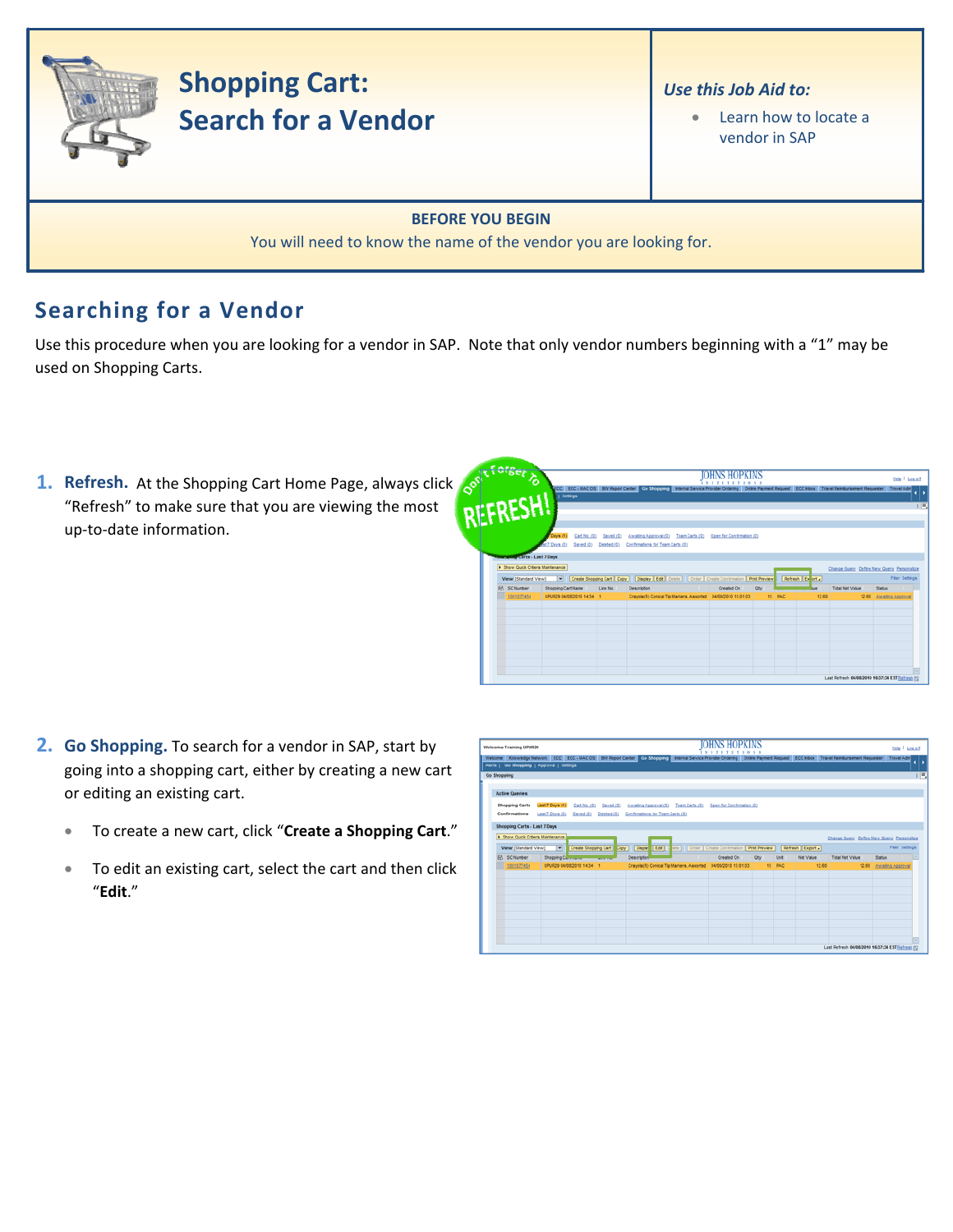- **3. Access Cart Details.** The account assignment data is displayed under the Shopping Cart Details.
	- If you are creating a new cart, enter the cart data on Line 1 first, and then click "**Enter**."
	- If you are editing an existing cart, all of the fields will be grayed out when you first display the cart data. Click the "**Edit**" button at the top of the screen to open up the fields so that they can be adjusted.
	- Click "**Details**" to view the detailed information on the cart such as the cost assignment, documents and attachments, and Sources of Supply (vendors).
- **4. View Account Assignment Data.** Next, click the tab labeled "**Sources of Supply/Service Agents**" (located under "Details"). This is where you'll select the supplier for the service or equipment that you wish to order.
	- A list of preferred suppliers may appear in the fields under this tab if you're using the ANPO or RADP document types.
	- If no suppliers appear, or if you prefer a different supplier, click in the "Preferred Supplier" box at the bottom of the screen. To search for a supplier, select the file folder icon  $\Box$  to look it up on the search screen.
- **5.** Search for the Vendor. When the search pop-up window appears, you may fill in any of the fields to search for your preferred vendor.
	- vendor even if the business name has additional words or characters before or The easiest way to search for a supplier is to enter the vendor's name in the "**Vendor Name**" field, using wildcard characters both before and after the name (example: \*Douron\*). This will make sure you will be able to find the after the main part that you recognize.
	- After you've entered your search criteria, click "**Start Search**" to display a list of vendors.

|                                                                                                                                                                                                            | Display Shopping Cart:1001077480                                                                                                                                 |                                   |                                                                                               |    |           |                             |     |            |   |
|------------------------------------------------------------------------------------------------------------------------------------------------------------------------------------------------------------|------------------------------------------------------------------------------------------------------------------------------------------------------------------|-----------------------------------|-----------------------------------------------------------------------------------------------|----|-----------|-----------------------------|-----|------------|---|
| Number 1001077480                                                                                                                                                                                          | <b>Document Name</b> Copy Paper                                                                                                                                  | Status Approved                   | Created On 04/13/2010 11:06:35                                                                |    |           | Created By Christina Thomas |     |            |   |
| <b>Print Preview</b><br>Edit   Close                                                                                                                                                                       | <b>Refresh</b>                                                                                                                                                   |                                   |                                                                                               |    |           |                             |     |            |   |
| Canaral Data                                                                                                                                                                                               |                                                                                                                                                                  |                                   |                                                                                               |    |           |                             |     |            |   |
| Buy on Behalf Of:<br>Name of Shopping Cart. Copy Paper<br>Default Settings<br>Approval Process:<br><b>Decument Changes:</b><br>Commitment Documents: Display<br>Document Type:<br><b>W Best Pluering</b> w | Chratne Thomas<br>Set Values<br><b>Display / Edit Agents</b><br>Display<br>ECPO IO<br>Detain   A Hem .   Copy   Paste   Duplicate   Delete     Process Al Tema . | Approval Note<br>Note to Supplier |                                                                                               |    |           |                             |     |            |   |
| Live number. Product D. Description.                                                                                                                                                                       |                                                                                                                                                                  | Product Category                  | Product Category Description Cuantity Unit Net Price / Limit Per Currency Delivery Date Notes |    |           |                             |     |            |   |
| $-1$                                                                                                                                                                                                       | Office Depot(R) Multourpose Paper, 6 1/                                                                                                                          | 44000000                          | OFFICE SUPP & EQUIP                                                                           | 10 | <b>CV</b> | 83.21                       | U5D | 04/15/2010 | Q |
|                                                                                                                                                                                                            |                                                                                                                                                                  |                                   |                                                                                               |    |           |                             |     |            |   |
|                                                                                                                                                                                                            |                                                                                                                                                                  |                                   |                                                                                               |    |           |                             |     |            |   |
|                                                                                                                                                                                                            |                                                                                                                                                                  |                                   |                                                                                               |    |           |                             |     |            |   |
|                                                                                                                                                                                                            |                                                                                                                                                                  |                                   |                                                                                               |    |           |                             |     |            |   |
|                                                                                                                                                                                                            |                                                                                                                                                                  |                                   |                                                                                               |    |           |                             |     |            |   |

| Chair Thofails for item 4 Chair   |                                                                                                                                                             |                         |             |                                       |                                     |                   |                           |            |
|-----------------------------------|-------------------------------------------------------------------------------------------------------------------------------------------------------------|-------------------------|-------------|---------------------------------------|-------------------------------------|-------------------|---------------------------|------------|
| <b>Tem Dalar</b>                  | Inemployed Imaged                                                                                                                                           | Notes and Albertonents. |             | Delivery Address/Performance Location | Sourcise of Supply / Service Agents |                   | Approval Process Overview |            |
|                                   | No suppler is assigned. You can order from the following sources of supply. Selections and assign it.<br>No possible sources of supply found in the system. |                         |             |                                       |                                     |                   |                           |            |
| Sources of Supply                 |                                                                                                                                                             |                         |             |                                       |                                     |                   |                           |            |
| Assign Supplier Compare Suppliers |                                                                                                                                                             |                         |             |                                       |                                     |                   |                           |            |
| EN Supplies Number                | Supplies Nome:                                                                                                                                              | Contract                | <b>Bern</b> | <b>Contract Description</b>           | Supplier Product                    | <b>Nel Prince</b> | Синопер                   | <b>Bar</b> |
|                                   |                                                                                                                                                             |                         |             |                                       |                                     |                   |                           |            |
|                                   |                                                                                                                                                             |                         |             |                                       |                                     |                   |                           |            |
|                                   |                                                                                                                                                             |                         |             |                                       |                                     |                   |                           |            |
|                                   |                                                                                                                                                             |                         |             |                                       |                                     |                   |                           |            |
|                                   |                                                                                                                                                             |                         |             |                                       |                                     |                   |                           |            |
|                                   |                                                                                                                                                             |                         |             |                                       |                                     |                   |                           |            |
|                                   | You may suggest a preferred supplier to the purchasing department.                                                                                          |                         |             |                                       |                                     |                   |                           |            |
| <b>Preferred Sunnler</b>          |                                                                                                                                                             | <b>Ind</b>              |             |                                       |                                     |                   |                           |            |
|                                   |                                                                                                                                                             |                         |             |                                       |                                     |                   |                           |            |
|                                   |                                                                                                                                                             |                         |             |                                       |                                     |                   |                           |            |
| Order   Close                     | Save   Check                                                                                                                                                |                         |             |                                       |                                     |                   |                           |            |

|                             | Preferred Vendor: General Value List                                                                            |                          |
|-----------------------------|-----------------------------------------------------------------------------------------------------------------|--------------------------|
| Hide Filter Criteria        |                                                                                                                 | Settings.                |
| Vendor Number:              | l×1                                                                                                             | ¢                        |
| Vendor Name:                | ◇                                                                                                               | ⇨                        |
| Purch. Organization:        | ◇                                                                                                               |                          |
| Purch. Org. ID:             | $=$ 0 10000001                                                                                                  | ⇨                        |
| Country Key:                | ♦                                                                                                               | ф                        |
| Region:                     | ◇                                                                                                               | $\Rightarrow$            |
| Postal Code:                | ◇                                                                                                               | $\Rightarrow$            |
| City:                       | ◇                                                                                                               | $\Rightarrow$            |
| Street:                     | ◇                                                                                                               | ф                        |
|                             | $\overline{\blacktriangledown}$ Restrict Number of Value List Entries To $\overline{\blacktriangledown}$<br>500 |                          |
|                             |                                                                                                                 |                          |
| Start Search   Reset        |                                                                                                                 |                          |
| More Search Helps: Supplier |                                                                                                                 | $\overline{\phantom{a}}$ |
|                             |                                                                                                                 |                          |
|                             |                                                                                                                 |                          |
|                             |                                                                                                                 |                          |
|                             |                                                                                                                 |                          |
|                             |                                                                                                                 |                          |